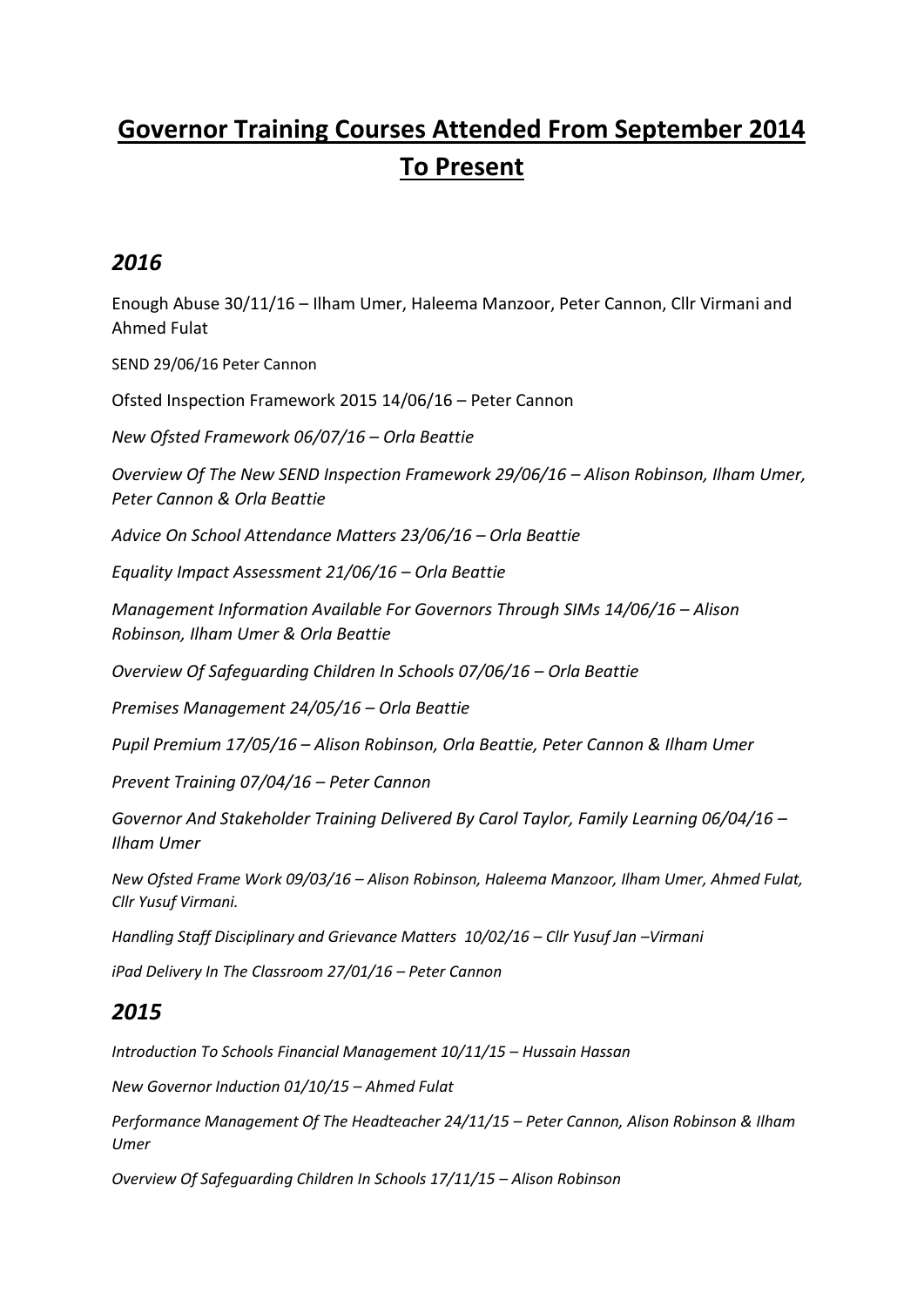*Management Information Available For Governors Through SIMs 12/11/15 - Alison Robinson Learning Outside The Classroom 03/11/15 – Alison Robinson Safeguarding Children Level 1 02/11/15 – Ilham Umer Premises Management 22/10/16 – Hussain Hassan*

*Safeguarding Training 23/10/15 – Haleema Manzoor, Peter Cannon Advice On School Attendance Matters 08/10/15 – Alison Robinson Handling Staff Disciplinary and Grievance Matters 07/10/15 – Alison Robinson Prevent Conference 03/10/15 – Ilham Umer, Alison Robinson, Haleema Manzoor & Peter Cannon Management Information Available For Governors Through SIMs Assessment Without Levels 01/07/15 – Alison Robinson Safeguarding & Safer Recruitment 09/06/15 – Alison Robinson Premises Management 01/04/15 – Alison Robinson & Cllr Jan-Virmani E-Safety 19/03/15 – Alison Robinson Understanding Performance Data 18/03/15 – Alison Robinson Overview Of The Role Of The Chair 02/03/15 – Alison Robinson Children in Our Care 05/02/15 – Alison Robinson Budget Setting 26/01/15 – Alison Robinson New Governor Induction 19/01/15 – Alison Robinson*

## *2014*

*Introduction To School Financial Management 27/11/14 – Ilham Umer & Alison Robinson Overview Of Safeguarding Children In Schools 06/11/14 – Ilham Umer & Cllr Yusuf Jan-Virmani Performance Management Of The Headteacher 02/12/14 – Ilham Umer WRAP 18/11/14 – Ilham Umer & Alison Robinson E-Safety 20/11/14 – Alison Robinson & Cllr Yusuf Jan-Virmani Governors Role In Exclusions 11/11/14 – Alison Robinson Children In Our Care 02/10/14 – Ilham Umer National Curriculum And Primary Assessment 11/06/14 – Rabiya Gangreker*